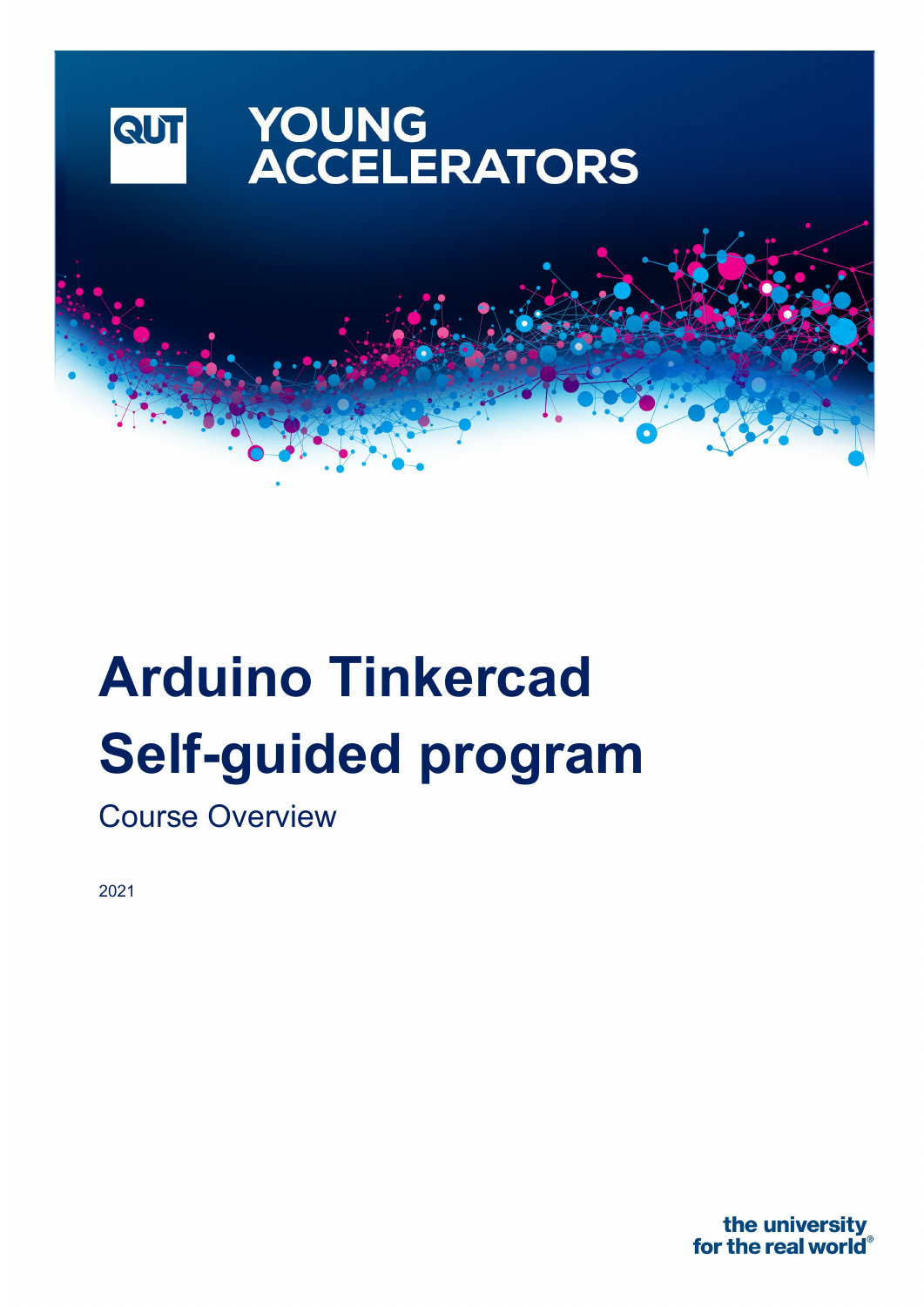

## Arduino Tinkercad Learning Overview

Have you ever wondered what's happening within your electronic devices? How do inputs and outputs like buttons, sensors, lights and buzzers talk to each other to create interactive technology?

In this workshop you will play the role of an engineer and explore some of the ways in which electrical equipment and software are connected.

Taught by QUT STEM ambassadors, together we will learn to program an Arduino Microcontroller with Tinkercad and complete a series of hands-on challenges with real world applications.

Throughout this course we will challenge you to build, troubleshoot and program your own electrical circuit. You will learn valuable skills which will enable you to tackle your own microcontroller projects around the home and in your everyday life.

## Program format

Arduino Tinkercad is a nine-part self-guided journey delivered through a series of interactive video recordings. These are designed for you to work through the content at your own pace. Each video chapter is a mix of reading content, listening to audio and watching video. Each week concludes with you applying your new knowledge to create a new electrical circuit and the associated coding for it to run correctly.

We have provided general debugging tips for each project. In addition to this weekly project, there are weekly challenge activities and extension tasks for you to apply your new skills in a different context. There is a downloadable student progress tracker so you can keep monitor your progress towards each learning objective and challenge task.

STEM High School Engagement have set up an interactive and ongoing [Padlet](https://padlet.com/stemengagement/qutarduinotinker) where you can find out how to create a Tinkercad account, access **keyword lists**, **troubleshooting tips**, **coding advice**, **extra resources** and post their completed weekly challenges and collaborate with other students completing the same course. Padlet is free to use.

#### $\begin{tabular}{|c|c|} \hline \quad \quad & \quad \quad & \quad \quad \\ \hline \quad \quad & \quad \quad & \quad \quad \\ \hline \quad \quad & \quad \quad & \quad \quad \\ \hline \quad \quad & \quad \quad & \quad \quad \\ \hline \end{tabular}$ **[Open the Arduino Tinkercad Padlet](https://padlet.com/stemengagement/qutarduinotinker) →**

### Recommended course length

Recommended course length is 9 - 10 weeks. With learners spending 20 - 30 mins per week viewing the required course content, followed by a weekly challenge task to apply your acquired skills from that week's lesson. Challenge task suggested timings vary from 15 mins to 1 hour. See Table 1 for recommended learning times.

Total learner activity time (approx.) = 10 to 12 hours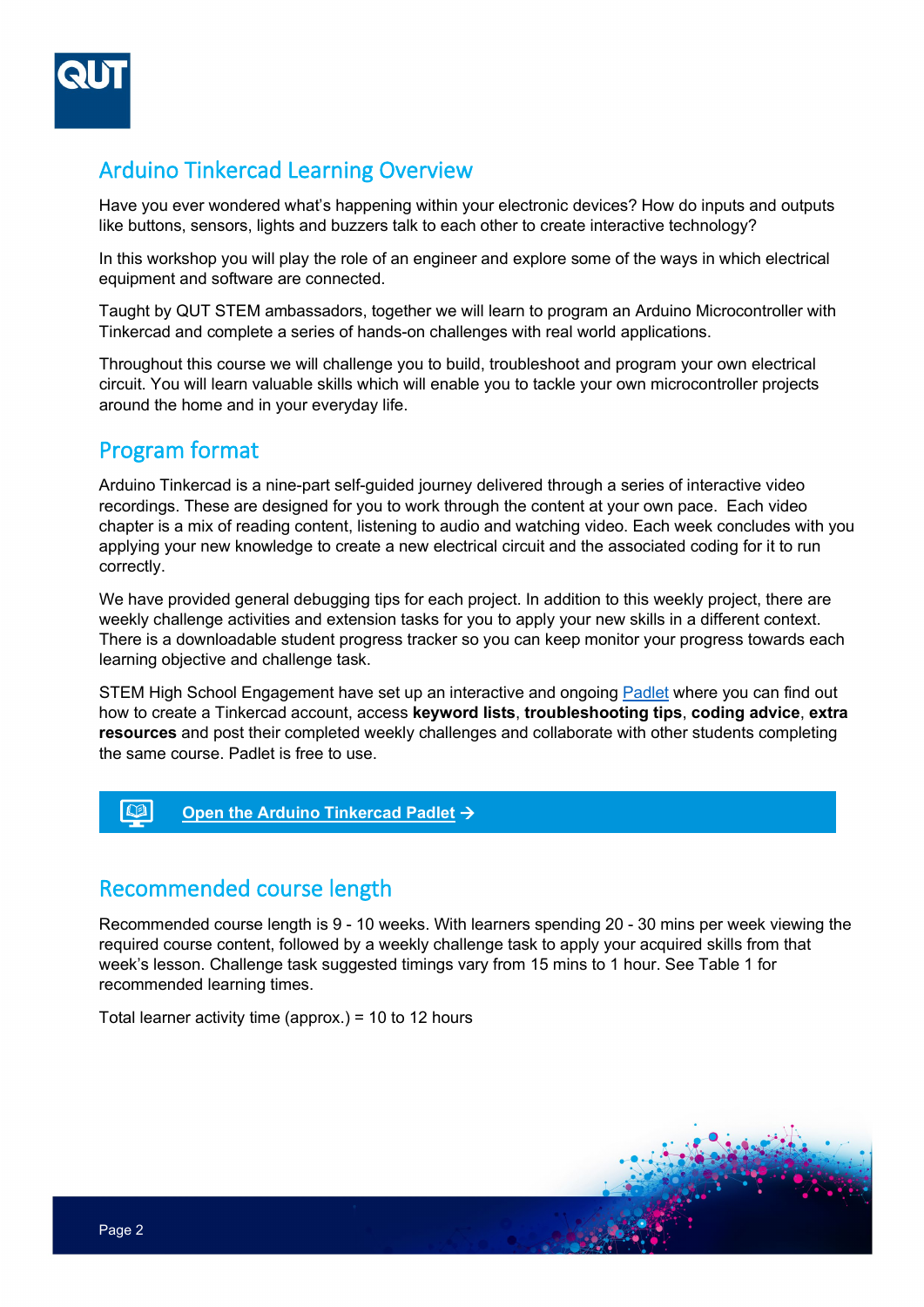

| Lesson/<br><b>Week</b> | <b>Content</b>                | <b>Minimum</b><br>required<br>viewing time | <b>Suggested</b><br>challenge<br>activity timing | <b>Maximum</b><br>weekly learning<br>time (approx.)* |
|------------------------|-------------------------------|--------------------------------------------|--------------------------------------------------|------------------------------------------------------|
|                        | Introduction to TinkerCad     | 24 mins                                    | 15-20 mins                                       | 45 mins                                              |
| $\mathbf{2}$           | Introduction to Arduino       | 32 mins                                    | 30-40 mins                                       | 1 hour 10 mins                                       |
| 3                      | <b>Colours and Lights</b>     | 29 mins                                    | 45-60 mins                                       | 1 hour 30 mins                                       |
| 4                      | Loops in Coding               | 20 mins                                    | 45 mins                                          | 1 hour                                               |
| 5                      | <b>Conditional Statements</b> | 28 mins                                    | 30-40 mins                                       | 1 hour 10 mins                                       |
| 6                      | <b>Buzzers and Switches</b>   | 20 mins                                    | 30-40 mins                                       | 1 hour                                               |
| 7                      | <b>LCD Screens</b>            | 24 mins                                    | 40-60 mins                                       | 1 hour 20 mins                                       |
| 8                      | Sensors                       | 21 mins                                    | 30-40 mins                                       | 1 hour                                               |
| 9                      | A Final Project               | 19 mins                                    | N/A                                              | 20 mins                                              |

#### **Table 1: Online module weekly guided learning hours**

\*Note these are suggesting learning times, times may vary per individual student.

## What you will learn

On completion of this course, you will be able to:

- **IDED 10** Identify the basic structure of a circuit and explain how a breadboard works. Be able to implement Tinkercad and create a circuit and justify component placement and connections on a breadboard.
- Understand how a pushbutton works and its potential applications. Identify the difference between setup and loop in Tinkercad. Implement the code editor and justify component and pin connections to the values used in the code. Evaluate the use of microcontrollers and how they apply to real life.
- Describe the basics of Morse code and its functionality. Define what RGB lights are and their applications. Investigate how an RGB light works and what further applications this could have. Test the code editor and its application when you have multiple pins.
- Explain and generate 'for and while' loops. Recognise when to apply 'for and while' loops in Arduino and consider their applications.
- Define how 'if', 'else if' and 'else' conditional statements work. Identify what operators are and be able to apply them with conditional statements. Implement conditional statements appropriately. Justify the importance of conditional statements in coding and recognise how similar they are to human decision making.
- Identify a slide switch. Explain how a slide switch works. Distinguish as to why a slide switch may be preferred over a button and apply the use of buzzers or Piezo Audio Amplifiers in Arduino.
- Explain what an LCD is, identify situations where an LCD is useful and be able to justify why in some situations an LCD is not the best output choice.
- Explain why sensors are useful, describe what an ultrasonic distance sensor is, judge when an ultrasonic distance sensor is useful and appreciate how many electronic devices use sensors such as an ultrasonic distance sensor to make our lives easier.
- Discuss why electronic devices have so much potential. Identify that most of our electronic devices are combinations of smaller electrical devices. Recognise that even more electronics can be created using Arduino Tinkercad and reflect on creating electronics and how this is not just limited to Arduino Tinkercad and that there are many more real-world applications.